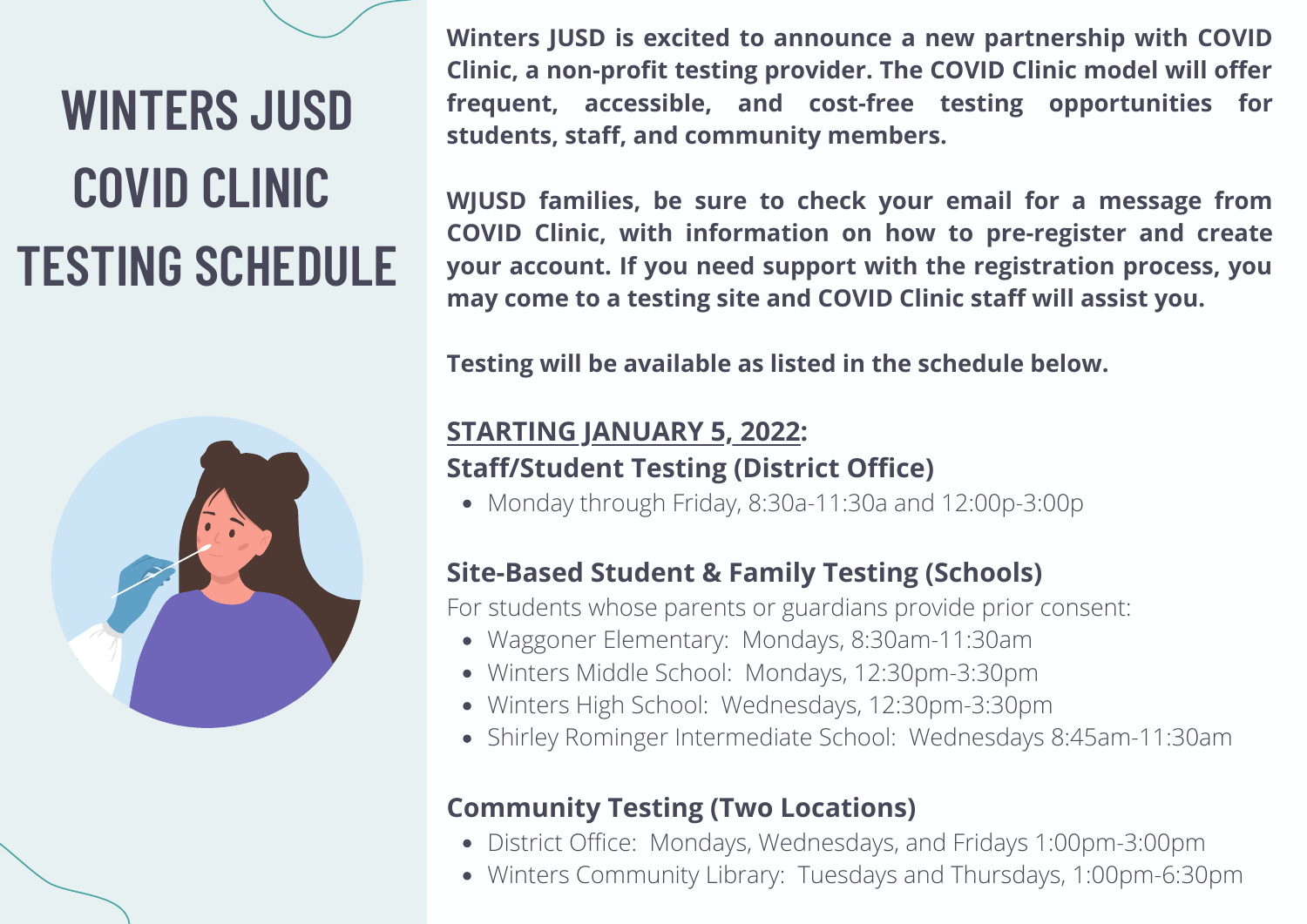### **COVID CLINIC TESTING FREQUENTLY ASKED QUESTIONS**



### **What is COVID Clinic?**

Covid Clinic is a not-for-profit testing provider that currently offers on-site, no cost COVID testing across the nation and in school districts throughout California.

### **Who will participate in testing?**

All testing is voluntary. Those who choose to test in Winters JUSD must register with COVID Clinic. Prior registrations with other providers will not apply. *Students will not be tested without parent/ guardian consent.*

### **What types of testing will be offered?**

**NEW -** Asymptomatic testing for students will now be offered at Waggoner, Rominger, WMS, and WHS during the school day. *Students will only be tested at school with parent/guardian consent.* **ONGOING** - Asymptomatic testing for close contacts, staff, and athletes will continue. Symptomatic testing will also be available at the District Office and Library locations.

### **How is the test sample collected?**

The tests are given using a nasal swab or saliva sample. The test is administered by a trained COVID Clinic staff member.

*More information about COVID Clinic testing is forthcoming.*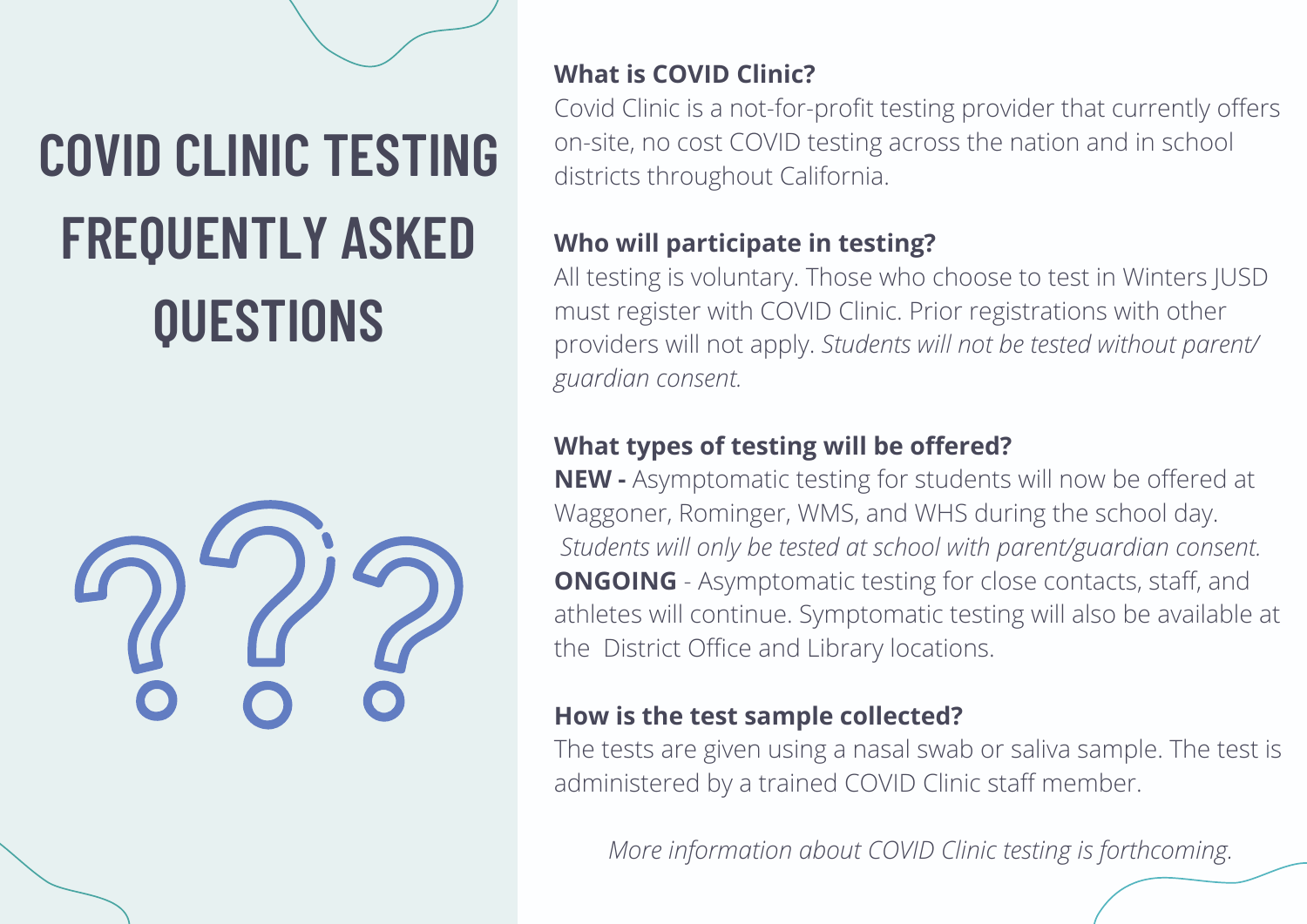# **REGISTRATION LINKS**



**Student, Staff, and Parents** <https://school.covidclinic.org/> **Community Members** [https://www.covidclinic.org/winters-joint](https://www.covidclinic.org/winters-joint-unified-school-district/)unified-school-district/

**STUDENTS AND STAFF** 

**COMMUNITY**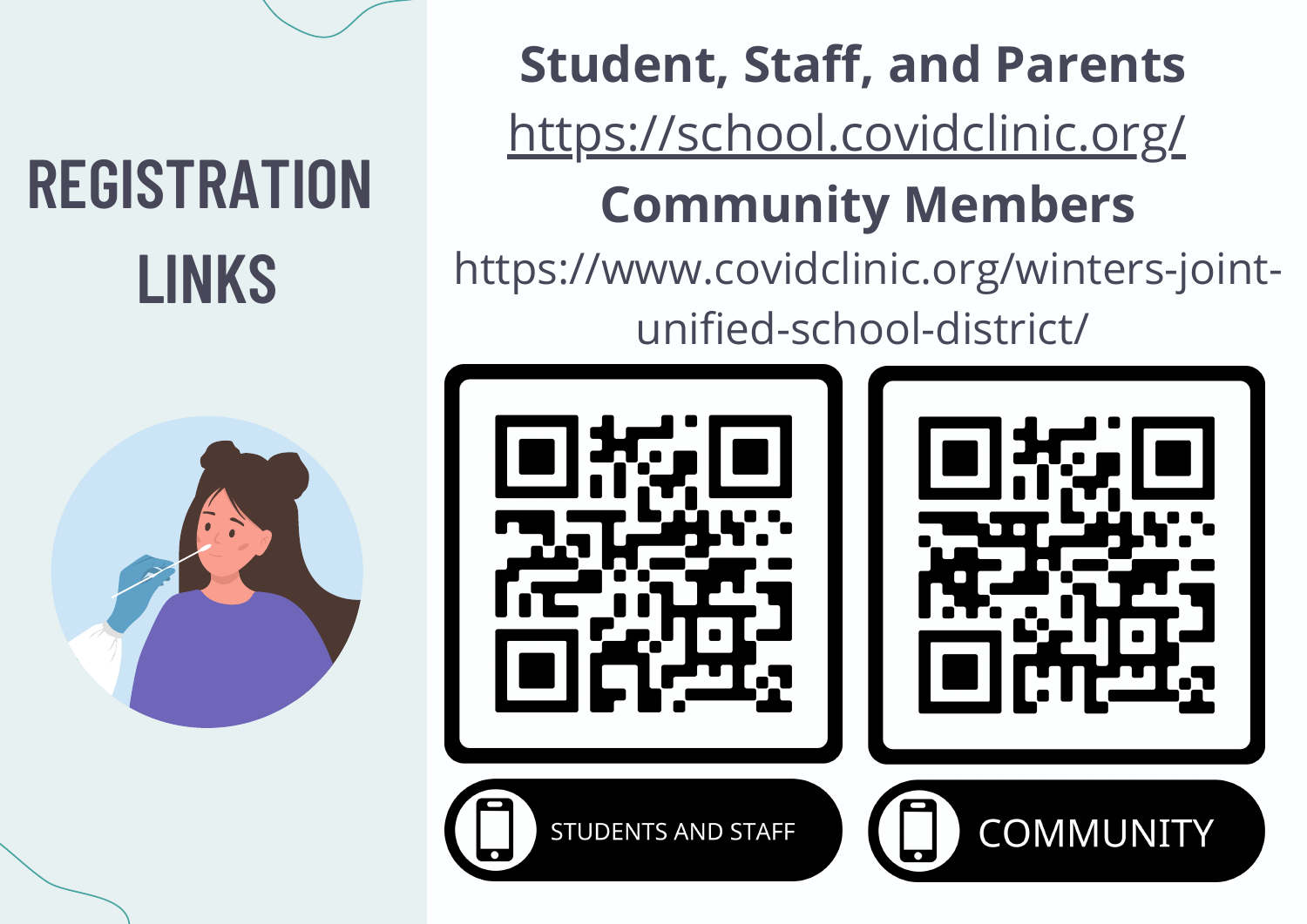### **WINTERS JUSD COVID CLINIC PROGRAMA DE PRUEBAS**



**Winters JUSD se complace en anunciar una nueva asociación con COVID Clinic, un proveedor de pruebas sin fines de no lucrativas. El modelo de COVID Clinic ofrecerá oportunidades de exámenes frecuentes, accesibles y sin costo para los estudiantes, el personal y los miembros de la comunidad.**

**Familias de WJUSD, asegúrense de revisar su correo electrónico para ver si hay un mensaje de COVID Clinic, con información sobre cómo preinscribirse y crear su cuenta. Si necesita ayuda con el proceso de registro, puede venir a un sitio de prueba y el personal de COVID Clinic le ayudará.**

**Las pruebas estarán disponibles como se indica en el programa a continuación.**

### **A PARTIR DEL 5 DE ENERO DE 2022:**

### **Exámenes para el personal/estudiantes (Oficina del Distrito)**

Lunes a Viernes, 8:30a-11:30a y 12:00p-3:00p

### **Pruebas para estudiantes y familias en el sitio escolar (Escuelas)**

Para estudiantes cuyos padres o tutores den consentimiento previo:

- Waggoner: Lunes, 8:30am-11:30am
- Winters Middle School: Lunes, 12:30pm-3:30pm
- Winters High School: Miércoles, 12:30pm-3:30pm
- Shirley Rominger Intermediate School: Miércoles, 8:45am-11:30am

### **Pruebas Comunitarias (Dos Ubicaciones)**

- Oficina de Distrito: Lunes, Miércoles y Viernes 1:00pm-3:00pm
- Biblioteca comunitaria de Winters: Martes y Jueves, 1:00pm-6:30pm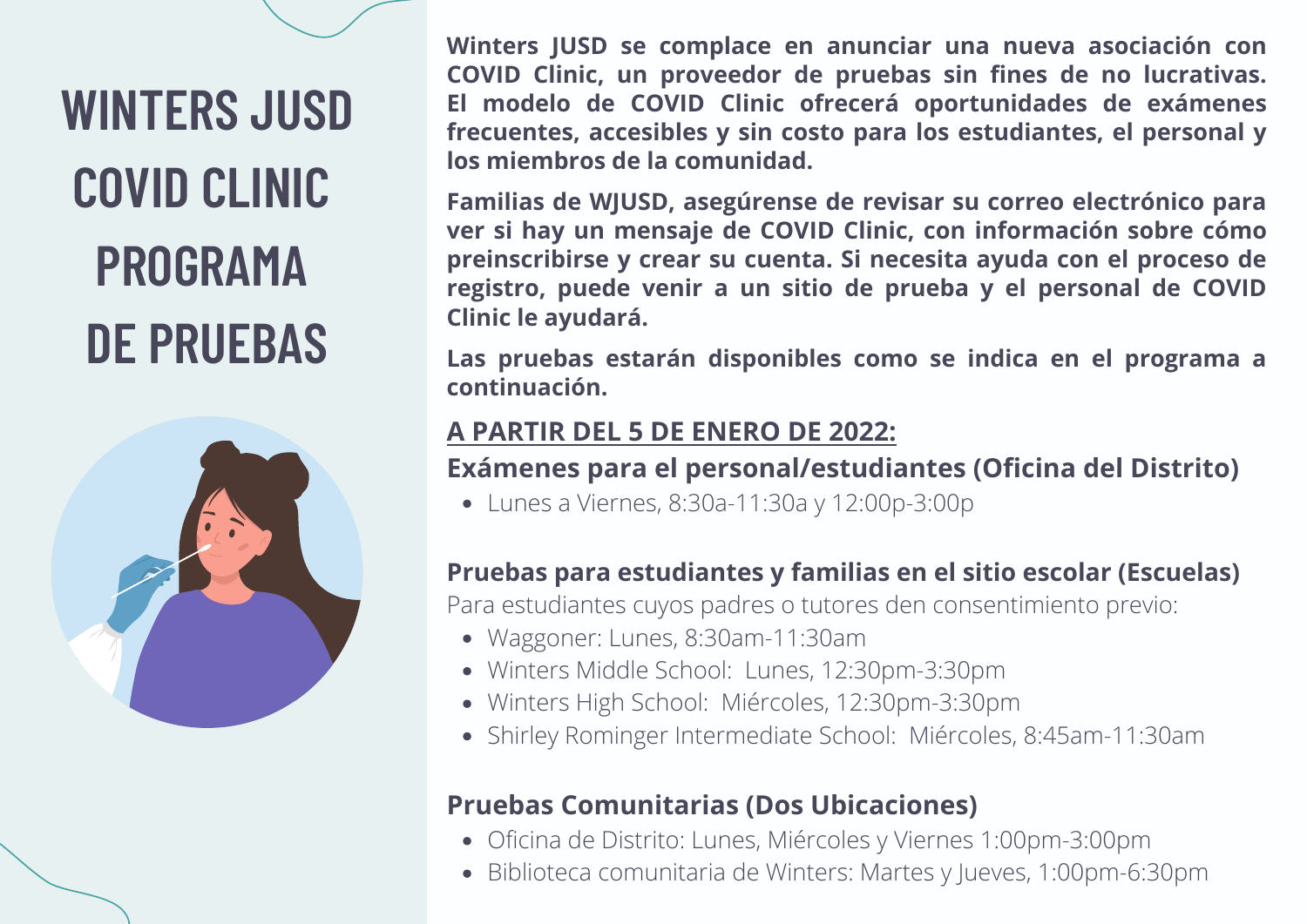**PRUEBAS DE COVID CLINIC PREGUNTAS FRECUENTES**



#### **¿Qué es COVID Clinic?**

Covid Clinic es un proveedor de pruebas sin fines de lucro que actualmente ofrece pruebas COVID gratuitas en todo el país y en los distritos escolares de California.

### **¿Quién participará en las pruebas?**

Todas las pruebas son voluntarias. Aquellos que opten por realizar la prueba en Winters JUSD deben registrarse con COVID Clinic. No se aplicarán registros previos con otros proveedores. *Los estudiantes no serán evaluados sin el consentimiento de los padres / tutores.*

### **¿Qué tipos de pruebas se ofrecerán?**

**NUEVO -** Las pruebas asintomáticas para los estudiantes ahora se ofrecerán en Wagoner, Rominger, WMS y WHS durante el día escolar. *Los estudiantes solo serán evaluados en la escuela con el consentimiento del padre / tutor.*

**CONTINUACIÓN-** Continuarán las pruebas asintomáticas para contactos cercanos, personal y atletas. Las pruebas de síntomas también estarán disponibles en las oficinas del distrito y en la biblioteca.

### **¿Cómo se recolecta la muestra de prueba?**

Las pruebas se administran con un hisopo nasal o una muestra de saliva. La prueba es administrada por un miembro capacitado del personal de COVID Clinic

*Próximamente se proporcionará más información sobre las pruebas de COVID Clinic.*